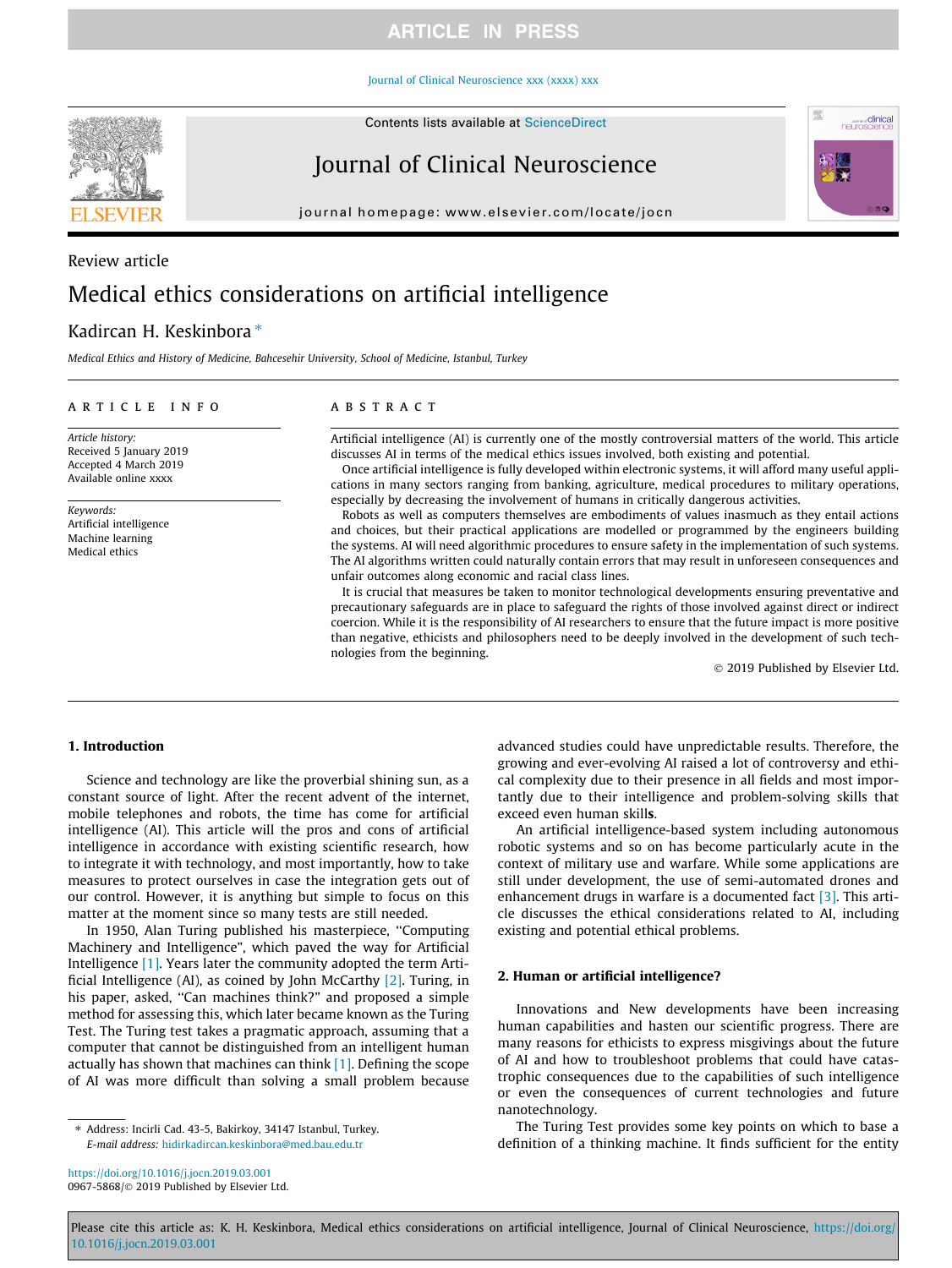# **ARTICLE IN PRESS**

2 K.H. Keskinbora / Journal of Clinical Neuroscience xxx (xxxx) xxx

to be posed questions and made small talk with and for the entity to respond to the examiner with answers. In order for a computer to pass the Turing test, the examiner must be unable to tell if the answer was provided by a computer or a human, thereby emphasizing the lack of necessity of a physical nature and how a machine mimicking a human can be confused for one [\[4\].](#page-4-0) A positive result on the Turing test would mean that a sophisticated AI may have a consciousness. This could contradict with our definitions of humanness since we identify ourselves as thinking beings that operate on ethical codes, values and freedom derived from our experience and consciousness created by cerebral tissue [\[4\].](#page-4-0)

## 3. Understanding artificial intelligence systems

Current AI algorithms with intelligence that is equal or superior to human intelligence are programmed to be confined only to a single area. For example; Deep Blue is an AI programmed only to play chess. However, human intelligence surpasses non-hominid intelligence: i.e., we are much better at some cognitive tasks [\[5\].](#page-4-0)

Machine ethics can impose similar challenges leading to many other hardships for those involved in designing machines. However, new challenges arise when the cognitive operation of AI is implemented within social realms, in tasks that usually require a human touch [\[6\].](#page-4-0)

However, advanced cognitive skills could enable AI to preform even better than humans. New applications of AI could open up exciting opportunities for more effective medical care, safer industries and services, and boost productivity on a massive scale [\[7\]](#page-4-0).

#### 4. Machine learning

Machine learning algorithms have proved to be efficient in identifying and analyzing patterns in large amounts of data, commonly referred to as ''Big Data". Big Data is used to train learning algorithms to increase their identifying capacity and performance. Machine learning has already been utilized in various areas and productions. It is widely known that computer algorithms can track enormous amounts of data and categorize them into information and services, based on certain instructions and rules created by programmers. It is important to understand machine learning, which is generally a set of rules and instructions written in the form of algorithms for the machine to perform tasks on specific step-by-step patterns; however, the machine gradually gains the ability to be more flexible and work in different situations accordingly by using newly acquired data and writes new instructions and steps for performing new tasks that were not previously written manually by the programmer. An example of such can be seen in photo recognition applications [\[8\]](#page-4-0).

However, this generates an increasing demand for data, encouraging data collection, and raises the risk of oversharing personal or public information at the expense of user privacy. Providing transparent data about the behaviors and the specific nature of such systems in their specific area is necessary for the assessment and implementation during the utilization of AI because clashes involving values and norms are inevitable during and after the evaluating process [\[9\].](#page-4-0) It is true that some algorithms are programmed with a set of values and choices but the more autonomous a system becomes, the more it will be engaged in conditions unanticipated by the designer, rendering crucial a decision making system that provides the best choice and course of actions [\[9\]](#page-4-0).

The IEEE Global Initiative for Ethical Considerations stated, ''Recent breakthroughs in machine learning and perception will enable researchers to explore bottom-up approaches—in which the AI system learns about its context and about human values—similar to the

manner in which a child slowly learns which forms of behavior are safe and acceptable." [\[10\]](#page-4-0).

#### 5. When an artificial intelligence system fails or is misused

It is important to program a specific good behavior in AI, such as 'a certain action (x) could lead to consequences that harm humans; therefore, (x) is wrong'. This is done by extrapolating the distant consequences of actions. This way, build AI with machine learning that could be utilized in areas requiring actions with many consequences would be safe  $[6]$ .

A predictability feature in AI is important for legal issues because the main point for a justice system is to provide a supportive environment where citizens can thrive. Another important point is that AI needs to have robust prevention features against manipulations and unauthorized reprogramming [\[6\]](#page-4-0).

AI algorithms might, by design, be subject to errors that can lead to consequences such as unfair outcomes based on race and socioeconomic class. One example is citizen profiling based on demographics arriving at the probability to commit crimes or default on financial obligations. Trustworthy AI systems should be built around the following principles [\[11\]:](#page-4-0)

Transparency (operations visible to user) Credibility (outcomes are acceptable) Auditability (efficiency can be easily measured) Reliability (AI systems perform as intended) Recoverability (manual control can be assumed if required).

Contextual interpretation and vague ethical standards pose a serious challenge for the coding of AI systems.

Ensuring the compatibility of AI research with norms and ethics is necessary for all its applications. Scientists and researchers from fields such as biomedical science, psychology, ethics, economics, law and policy need to be involved in the development of AI to define the perception and notion of fairness, justice and equality norms and identify the acceptable and safe behavior for AI utilized in a given domain, thereby securing social acceptance which ensures predictable and easy to understand outcomes of AI actions. The looming threat is the misuse of medicolegal algorithms by hackers to develop autonomous techniques that jeopardize the security and safety of vital information. Machine learning journals are recently focusing on how an algorithm can surpass others while neglecting the criteria and consequences of replacing human judgments in social functions by AI [\[6\].](#page-4-0)

## 6. Ethical consideration and its necessities

Ethical rules and moral values differ by region with ethnic groups, nations and countries holding different norms. However, all agree on honesty, truthfulness, transparency, benevolence, non-malevolence and respect for autonomy [\[12,13\]](#page-4-0). Several medical ethics theories described for human beings are being considered (consequentialist, deontological, virtue, etc.) as well as the implications of their use within a machine in order to identify the best way to describe and adapt values from humans to machines.

Our current moral systems are all based on how we are responsible for other humans. Therefore, problems arise when it is applied to a non-human being or a system: There are ethical issues involved when efforts are made to apply normative ethical principles on non-organic intelligence like AI or consciousness uploads (human brain being transformed into inorganic computers which can imitate the original brain personhood). When human consciousness is uploaded onto a fast computer, the principle of subjective rate of time, for example, could be incompatible with our

Please cite this article as: K. H. Keskinbora, Medical ethics considerations on artificial intelligence, Journal of Clinical Neuroscience, [https://doi.org/](https://doi.org/10.1016/j.jocn.2019.03.001) [10.1016/j.jocn.2019.03.001](https://doi.org/10.1016/j.jocn.2019.03.001)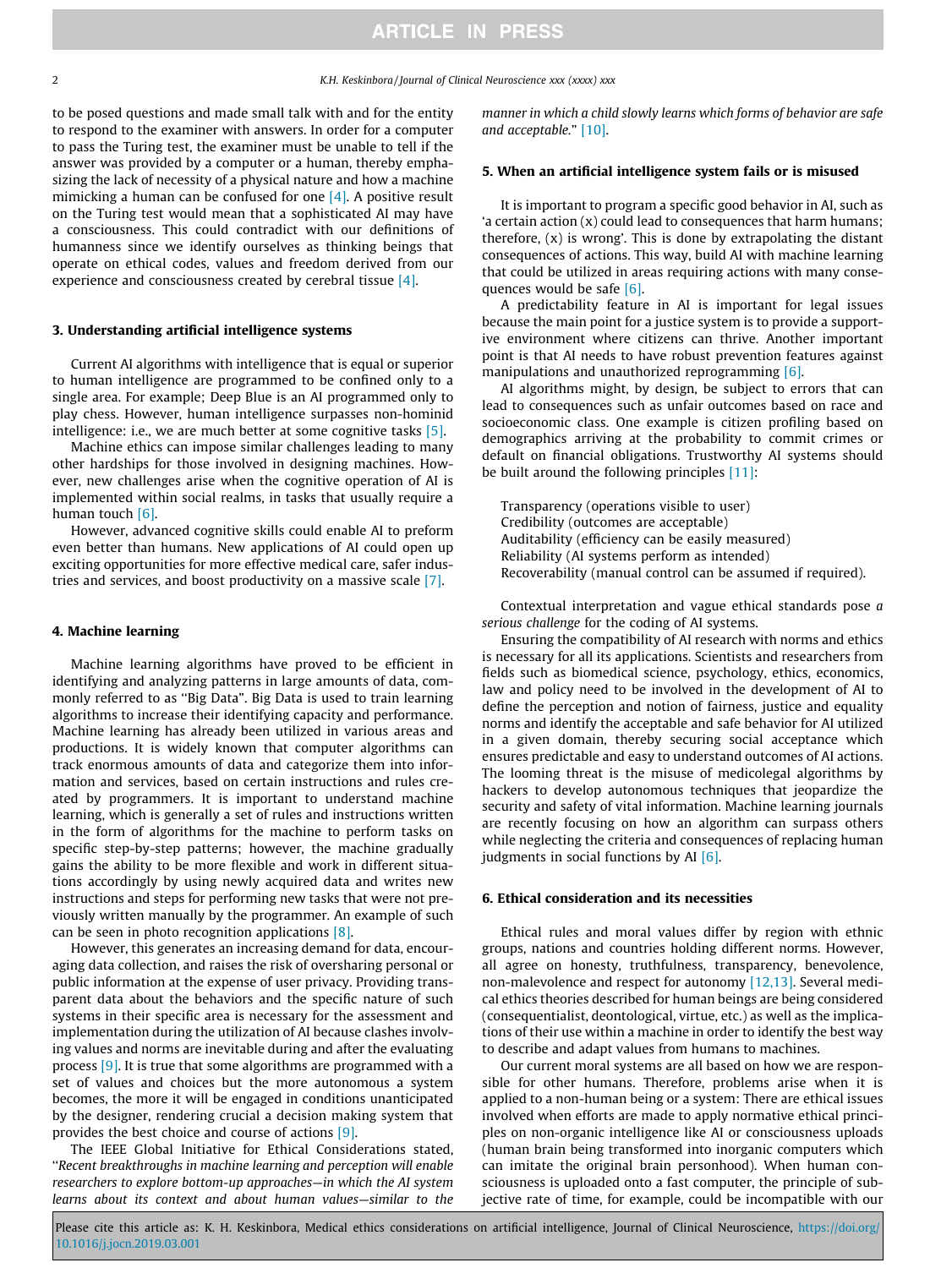normative ethics [\[6\]](#page-4-0). The processor of that upload would be fast, therefore perceiving time more quickly than an actual human brain, leading to a slow subjective (the upload) perception of time. 1 s of objective time would be 17 min of upload subjective time. An example of the ethical impact of such a feature could be punishment for crime. For example, when uploading is a crime and with a 4 year prison sentence, the 4 years could be 1 day in subjective time perception. Should the duration of an experience be measured on subjective or objective time? We must recognize the extent of our normative precepts and adjust them according to empirical conditions and when applying them  $[6]$ . Moreover, in every area there are sets of rules and codes of ethics according to which each professional has to work. These ethical codes can be the basis for the ethics module of systems being utilized to help professionals.

## 7. Artificial Intelligence: Potential benefits and ethical considerations

The possibility of creating thinking machines raises a host of ethical issues. Currently we lack relevant policies and suggestions to deal with such issues that may come up in research being carried out. These questions relate both to ensuring that such machines do not harm humans, other morally relevant beings, and the moral status of the machines themselves. The process of creating AIs more intelligent than human must ensure that they use their advanced intelligence for good rather than ill  $[6]$ .

#### 8. Principles in medical ethics

The most fundamental ethics based on ethical principles that concern the medical practice and patient care and treatment [\[14\]](#page-4-0) comprise non-maleficence, beneficence, respect for patient autonomy and justice.

#### 8.1. Beneficence and non-maleficence

The moral obligation of doctors is to act in the patients' best interests and not to harm them. However, this does not include only the medical aspects regarding patients but their overall quality of life: It falls under the responsibility of doctors to ensure and maintain their well-being while respecting the patient's individual desires and values.

#### 8.2. Respect for autonomy

The concept of autonomy is overarching, and thus has implications for other key ethical themes including responsibility, informed consent and privacy. However, it is also a central issue in and of itself, and comes up across clinical and ethical discussions. We note that the term is used differently by ethicists than by engineers and neuroscientists. For ethicists, autonomy refers to an individual's capacity to self-determine.

Among recent neurotechnical developments are ''braincomputer interfaces" (BCI), which involve the communication between the brain and external devices such that brain signals are turned into commands for output devices to carry out desired actions, mostly to restore useful function for people disabled by neuromuscular disorders. Brain-computer interfaces (BCIs) acquire brain signals, analyze them, and translate them into commands that are relayed to output devices that carry out desired actions. BCIs do not use normal neuromuscular output pathways. The main goal of BCI is to replace or restore useful function to people disabled by neuromuscular disorders such as amyotrophic lateral

sclerosis, cerebral palsy, stroke, or spinal cord injury. From initial demonstrations of electroencephalography-based spelling and single-neuron-based device control, researchers have gone on to use electroencephalographic, intracortical, electrocorticographic, and other brain signals for increasingly complex control of cursors, robotic arms, prostheses, wheelchairs, and other devices. Braincomputer interfaces may also prove useful for rehabilitation after stroke and for other disorders. In the future, they might augment the performance of surgeons or other medical professionals. Brain-computer interface technology is the focus of a rapidly growing research and development enterprise that is greatly exciting scientists, engineers, clinicians, and the public in general. Its future achievements will depend on advances in 3 crucial areas. Braincomputer interfaces need signal-acquisition hardware that is convenient, portable, safe, and able to function in all environments. Brain-computer interface systems need to be validated in longterm studies of real-world use by people with severe disabilities, and effective and viable models for their widespread dissemination must be implemented. Finally, the day-to-day and moment-tomoment reliability of BCI performance must be improved so that it approaches the reliability of natural muscle-based function.

Under the framework of the BCI (Brain-Computer Interface), Glannon states that ''nothing about the influence of neuromodulation on the brain and mind suggests that we should revise the concept of autonomy" [\[15\].](#page-4-0) From an ethical perspective, however, he also questions whether an action that is produced mostly or solely by a device can truly be attributed to a human  $[15]$ . The difficulties related to making rational decisions that serve the need and rights of patients with respect for their autonomy lie in the fact that neurological interventions are accompanied by uncertainties regarding their probable outcomes and the nature of the risks involved. BCIs, like other neurotechnologies, should be developed and designed within a responsible, ethical framework [\[16\]](#page-4-0) and in a usercentered manner to increase technology acceptance [\[3,17\].](#page-4-0)

#### 8.3. Justice

The entire process of the creation of AI, from early technological developments to distribution, is intertwined with justice-related issues. Some scholars assert that, as BCIs are being engineered, those most likely to be affected by the technology, including potential end users [\[18\]](#page-4-0) and the general public, should be informed of the design process of the device and the conflicting requirements. These should be documented and signed by the intended individual/patient. According to the justice principle, doctors are entitled to offer procedures that best serve the patients' interests without harming them as well as assess the patients carefully to evaluate the benefits and risks. It should be noted that most BCI literature treats disability as a medical issue rather than a socio-cultural one, suggesting that the perspective of persons with disability may not have been considered [\[19\]](#page-4-0).

#### 8.4. The other rules of medical ethics

#### 8.4.1. Trust

Systems working within the frameworks of ethics and social norms will establish trust between systems and users through the assurance of the protection of private data and the elimination of any potential for biases in the decision making process, as well as ensuring that the system works with existing legislation [\[20\]](#page-4-0).

#### 8.4.2. Human autonomy and privacy

Individuals' right to privacy is an essential human right not to be violated by governments or unlawful surveillance by authori-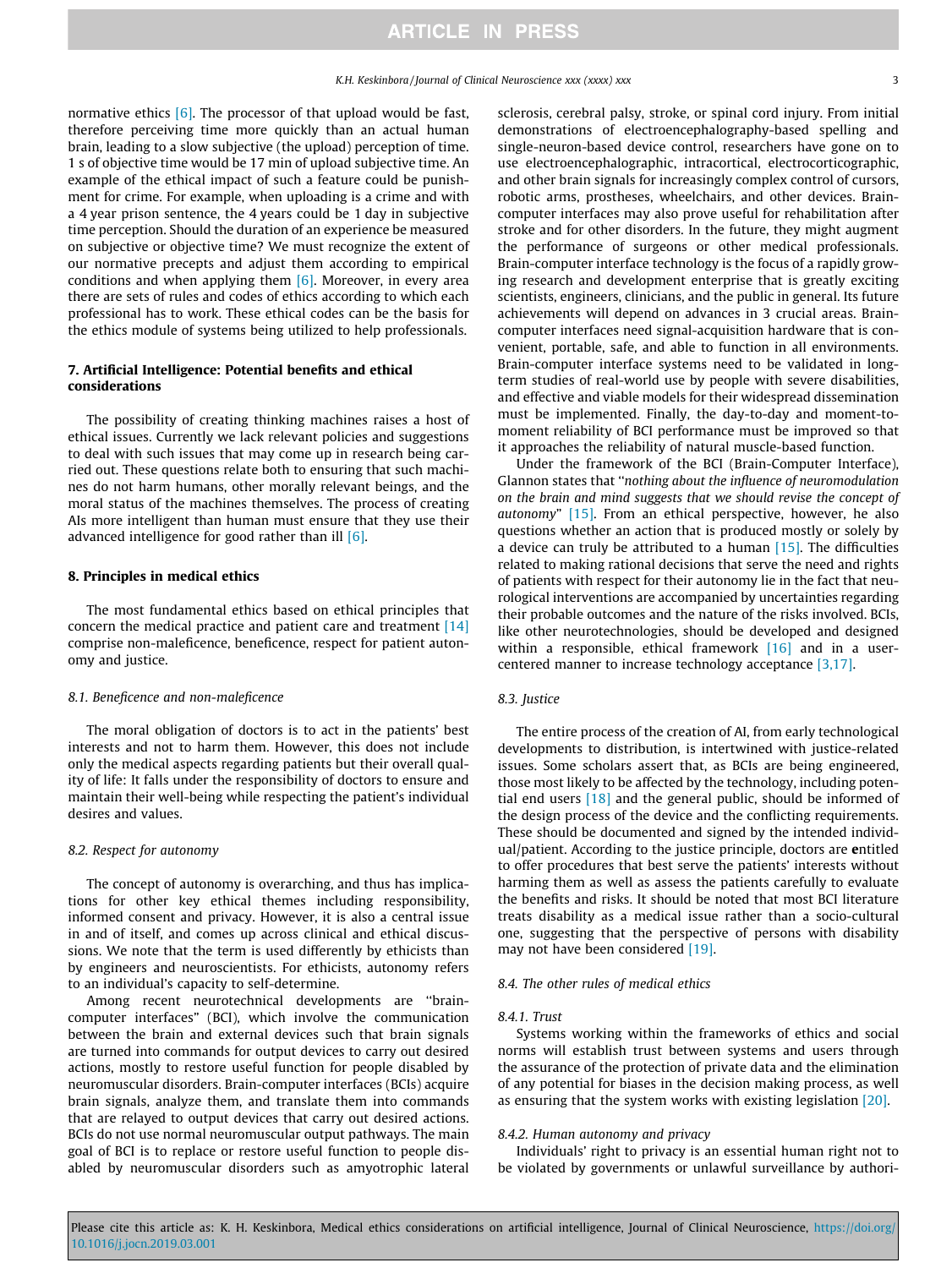ties. This basic human right is threatened by AI and Big Data, which features machine learning that requires the gathering and storage of data from the environment.

#### 9. Concerns regarding policies in neuroethics

Neuroscience and neurotechnology are scientific areas that offer diverse applications in various fields including medicine, public health, education, law and security. The establishment of neuroethics was inevitable to address and solve ethical issues raised by neuroscience. Our knowledge of the biological function of the brain and its mental and psychological machinery are being expatiated by the field of neuroscience. Yet the research findings bring into question the ethical and philosophical challenges regarding the utilization of such findings [\[21,22\]](#page-4-0).

In relation to neuroscience and to the related technologies, we need to be aware of the effect of proprietary intellectual property on the entire process of scientific discovery as well as access to the fruits of this process (The Manchester Manifesto, 2009) [\[23\].](#page-4-0)

It been shown that current mechanisms related to the ownership of innovation may have adverse consequences for the progress of science. Not only do these mechanisms have a restrictive effect on the openness with which scientists feel they can communicate about their research, but commercialization and the existing balance of incentives for innovation may actually change the course of science itself (Nuffield Council on Bioethics, 2013) [\[24\]](#page-4-0).

#### 9.1. Ethical implications to preserve human dignity and identity

Mary Shelley, in her novel Frankenstein, set the ethical frame within which science and the search for knowledge should be based. She concluded that science can be a destructive force that needs ethical consideration before utilization in order to provide safety [\[25\]](#page-4-0).

The use of advanced technologies does indeed carry the potential to interfere with fundamental rights and freedom of humankind. It has been 20 years since the Council of Europe expressed through the Convention on Human Rights and Biomedicine (the Oviedo Convention, 1997) its commitment to: "... protect the dignity and identity of all human beings and guarantee everyone, without discrimination, respect for their integrity and other rights and fundamental freedoms with regard to the application of biology and med-icine." [\[26\]](#page-4-0), identifying the ethical questions that threaten human dignity within the context of emerging scientific developments. Better governance and surveillance over such technologies are needed to prevent any possible misuse that might violate human rights (Council of Europa expression, 2015).

#### 10. Human enhancement

The technological promise of ''human enhancement" is on the one hand as old as Bacon's The New Atlantis, and on the other hand, quite a recent concern in the ethics debate, especially after the development of recombinant DNA technologies suitable for genetic engineering. The directed and tailored modification of human genetic material in human individuals (germ line), pharmaceuticals and machines (prosthetic limbs and organs) that increase or improve physical, sensory and/or mental capabilities of humans, devices that establish a functional brain-computer interface, with bidirectional communication are only some examples [\[27\]](#page-4-0).

We propose that ethical discussions on technologies of human enhancement (and indeed emerging technologies in general) should be made ethically more specific. These innovations are ethically associative because it must be assumed that the consequences for trial subjects cannot be fully controlled or assessed in advance.

## 11. Threat to human dignity and safety

AI systems have already begun to replace human beings in some industries. The replacement of humans in those sectors and positions related to human dignity and which are bound to ethics such as physicians, surgeons, judges, nurses, police officers and so on should be avoided.

AI systems that are self-improving could become so assertive than humans that could find it very hard to stop them from realizing their intentions, which may lead to undesirable consequences.

#### 12. Discussion and suggestions

Taking into consideration the potential benefit of Artificial Intelligence and Autonomous Systems (AI/AS), we are in need of more digital strength or solution capabilities. It must be made sure that these technologies are compatible with human beings in terms of our ethical principles and moral values.

''The IEEE Global Initiative for Ethical Considerations in AI and Autonomous Systems" explains ethical consideration: ''...ethical issues can easily be rendered invisible or inappropriately reduced and simplified in the context of technical practice....Many engineering programs do not sufficiently integrate course work, training, or practical experience in applied ethics throughout their curricula;....Ethics education for engineering students should be meaningful, measurable, and incorporate best practices of STEM ethics education drawn from pertinent multidisciplinary resources. The aim of these recommendations is to prepare students for the technical training and engineering development methodologies that incorporate ethics as essential so that ethics and human rights become naturally part of the design process." [\[10\]](#page-4-0).

#### 12.1. Ethical considerations in deployment and design

''AI system designers and builders need to apply a user-centric approach to the technology. They need to consider their collective responsibility in building AI systems that will not pose security risks to the Internet and Internet users" should be the overarching principle [\[28\]](#page-4-0).

Autonomous systems should be monitored while in operation, and updated or corrected as needed. Furthermore, AI systems must be data responsible. They should use only what they need and delete it when it is no longer needed ''data minimization". They should encrypt data in transit and at rest, and restrict access to authorized persons ''access control". AI systems should only collect, use, share and store data in accordance with privacy and personal data laws and best practices [\[9\]](#page-4-0).

Innovation policies should require adherence to ethical standards as a pre-requisite. For instance, funded researchers in this field should be responsible for publishing any finding related to security vulnerabilities and defects in order to improve and repair the system without further damages. The principles and standards of ethical considerations in the design of artificial intelligence should guide researchers and industry going forward [\[9\]](#page-4-0).

## 12.2. Ensure interpretability and safety of AI systems

AI decisions, especially those involved in public safety related actions have to be comprehensible. The ISOC states that, ''AI systems must be designed with the minimum requirement that the designer can account for an AI agent's behaviors. Some systems with potentially severe implications for public safety should also have the

Please cite this article as: K. H. Keskinbora, Medical ethics considerations on artificial intelligence, Journal of Clinical Neuroscience, [https://doi.org/](https://doi.org/10.1016/j.jocn.2019.03.001) [10.1016/j.jocn.2019.03.001](https://doi.org/10.1016/j.jocn.2019.03.001)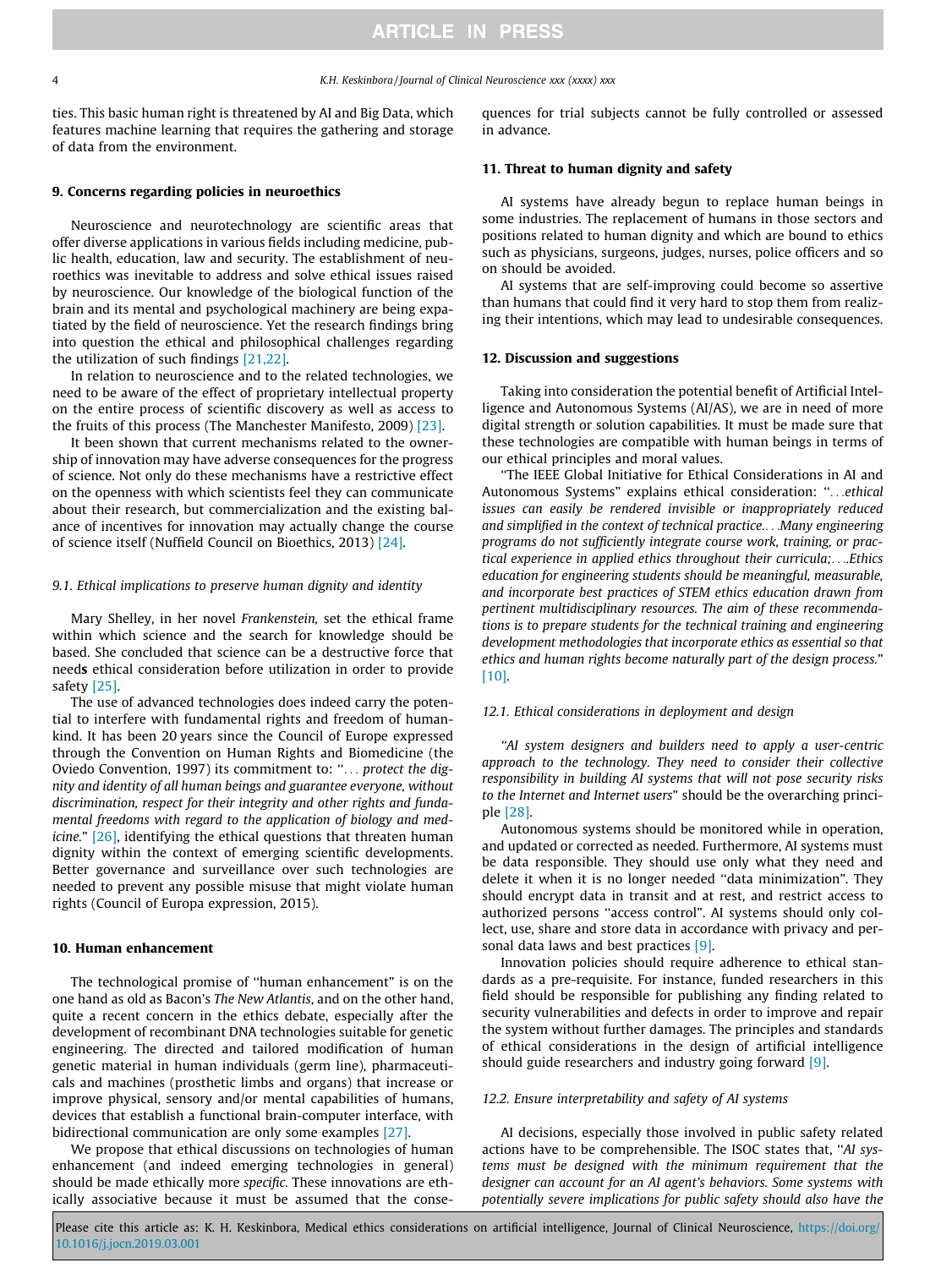<span id="page-4-0"></span>functionality to provide information in the event of an accident." [\[29\].](#page-5-0) Inclusiveness and transparency and collective responsibility are key principles that should form a basis for the AI decisionmaking process [\[30\].](#page-5-0)

Preventing unexpected and unforeseeable actions by AI systems should be a concern for the developers and designers. Setting up boards to review resources and evaluate projects is essential for ensuring safety. In his book ''Superintelligence", Bostrom proposes that we adopt a moral norm which he calls the common good principle: ''Superintelligence should be developed only for the benefit of all humanity and in the service of widely shared ethical ideals" [\[31\]](#page-5-0).

The way to ensure the safety of humankind against such risks in developing AI is to put restrictions and regulations and to work within an ethical framework. Furthermore, programming AI with rationality and human elements so that we may form a bond with and embrace our new civilization would mean depending even more on AI. It is necessary to develop new ethics, laws and a philosophy compatible with our new life.

According to Harari, we probably require a brand new package of religious beliefs and political institutions because liberalism is threatened not by the philosophical idea that there is no free will, but rather by concrete technologies [\[32\].](#page-5-0) We should abandon all our old definitions of what a human is since our philosophies depend on the idea of human uniqueness and that the world is centered on human beings (General Data Protection Regulation) [\[33\].](#page-5-0) One example is the very recently released USA federal policy on automated vehicles, which is already in effect [\[34\]](#page-5-0). The safe and broad spectrum utilization of these systems is the main aim of these policies.

Many luminaries ranging from Stephen Hawking and Steve Wozniak to the figureheads of AI at Facebook and Google, Yann LeCun and Demis Hassabis have signed a petition warning of a "military artificial intelligence arms race" and calling for a ban on ''offensive autonomous weapons." [\[35\]](#page-5-0).

Safety constraints and regulations essentially aim to ensure AI applications are fully beneficial and safe. An AI system that programmed according to our ethical principles and moral values would allow humans to interact with it safely. However, a lack of regulations could have disastrous outcomes harmful to society. However, excessive regulations would hinder us from taking full advantage of all the potential benefits that AI can offer [\[36\].](#page-5-0)

In summary, the quest for systems utilizing artificial intelligence has the potential to bring unprecedented benefits to humanity, and it is therefore worthwhile to research how to maximize these benefits while avoiding potential pitfalls [\[37\]](#page-5-0). AI system development processes must take into account compatibility with human values and comply with specific behavioral principles. The importance of trust needs to be acknowledged in efforts to utilize AI as well as that of practices that can guide the safe and ethical development and management of AI such as assuring of the integrity of the data, algorithms and systems; and protection of privacy and personal information [\[37\]](#page-5-0).

Perhaps an ''objective" ethical code that every nation can agree on will never be possible. This could be resolved such that a free AI is created with common sense and which feels the need to operate on certain ethical values and that makes it as compatible with us as possible to reduce any alienation between us. Providing safety measures to prevent any direct or indirect coercion can only be possible through continuous ethical evaluations and monitoring technological development.

#### 13. Compliance with ethical standards

Conflicts of interest: The author declares that he has no conflict of interest.

Funding: This study was not funded.

This article does not contain any studies with human participants or animals performed by the author.

#### Appendix A. Supplementary data

Supplementary data to this article can be found online at [https://doi.org/10.1016/j.jocn.2019.03.001.](https://doi.org/10.1016/j.jocn.2019.03.001)

#### References

- [1] Church A, Turing AM. On computable numbers, with an application to the Entscheidungs problcm. In: Proceedings of the London Mathematical Society, 2 s. vol. 42 (1936–1937), pp. 230–265. J Symb Log 1937;2:42–3. doi: 10.1017/ S002248120003958X.
- [2] McCarthy J. Epistemological problems of artificial intelligence. Proc 5th Int Jt Conf Artif Intell 1977:1038–44. [https://doi.org/10.1016/B978-0-934613-03-](https://doi.org/10.1016/B978-0-934613-03-3.50035-0) [3.50035-0](https://doi.org/10.1016/B978-0-934613-03-3.50035-0).
- [3] Maslen H, Cheeran B, Pugh J, Pycroft L, Boccard S, Prangnell S, et al. Unexpected complications of novel deep brain stimulation treatments: ethical issues and clinical recommendations. Neuromodulation 2018;21:135–43. [https://doi.org/](https://doi.org/10.1111/ner.12613) [10.1111/ner.12613.](https://doi.org/10.1111/ner.12613)
- [4] [Hern A. What is the turing test? And are we all doomed now. Guard 2014;9.](http://refhub.elsevier.com/S0967-5868(19)30025-6/h0020)
- [5] Campbell M, Hoane AJ, Hsu FH. Deep blue. Artif Intell 2002;134:57–83. [https://](https://doi.org/10.1016/S0004-3702(01)00129-1) [doi.org/10.1016/S0004-3702\(01\)00129-1.](https://doi.org/10.1016/S0004-3702(01)00129-1)
- [6] Bostrom N, Yudkowsky E. The ethics of artificial intelligence. Cambridge Handb Artif Intell 2011:1–20. <https://doi.org/10.1016/j.mpmed.2014.11.012>.
- [7] Schermer M. Ethical issues in deep brain stimulation. Front Integr Neurosci 2011;5:17. [https://doi.org/10.3389/fnint.2011.00017.](https://doi.org/10.3389/fnint.2011.00017)
- [8] Lomas N. Aipoly puts machine vision in the hands of the visually impaired| TechCrunch n.d. [https://techcrunch.com/2015/08/17/aipoly-puts-machine](https://techcrunch.com/2015/08/17/aipoly-puts-machine-vision-in-the-hands-of-the-visually-impaired/)[vision-in-the-hands-of-the-visually-impaired/](https://techcrunch.com/2015/08/17/aipoly-puts-machine-vision-in-the-hands-of-the-visually-impaired/) [accessed 01.02.19].
- [9] [Design EAA. Vision for prioritizing human well-being with artificial](http://refhub.elsevier.com/S0967-5868(19)30025-6/h0045) [intelligence and autonomous systems. IEEE Glob Initiat Ethical](http://refhub.elsevier.com/S0967-5868(19)30025-6/h0045) [Considerations Artif Intell Auton Syst 2016;13](http://refhub.elsevier.com/S0967-5868(19)30025-6/h0045).
- [10] IEEE Standards Association and others. The IEEE Global Initiative Ethics of Autonomous and Intelligent Systems. https://standards.ieee.org/industry-
- connections/ec/autonomous-systems.html 2017.<br>Francesca R. Artificial intelligence: potential benefits and ethical [11] Francesca R. Artificial intelligence: [considerations – study. Artif Intell 2016;28:2018](http://refhub.elsevier.com/S0967-5868(19)30025-6/h0055).
- [12] [Strand R, Kaiser M. Report on Ethical Issues Raised by Emerging Sciences and](http://refhub.elsevier.com/S0967-5868(19)30025-6/h0060) [Technologies. Norway: Bergen; 2015.](http://refhub.elsevier.com/S0967-5868(19)30025-6/h0060)
- [13] De Jesus C. IBM Just Made Artificial Neurons to Help Computers Mimic Our Brains n.d. [https://futurism.com/ibm-creates-crystalline-artificial-neurons-to](https://futurism.com/ibm-creates-crystalline-artificial-neurons-to-help-computers-mimic-our-brains/)[help-computers-mimic-our-brains/](https://futurism.com/ibm-creates-crystalline-artificial-neurons-to-help-computers-mimic-our-brains/) [accessed 01.02.19].
- [14] [Beauchamp T, Childress J. Principles of biomedical ethics. 7th ed. USA: Oxford](http://refhub.elsevier.com/S0967-5868(19)30025-6/h0070) [University Press; 2013.](http://refhub.elsevier.com/S0967-5868(19)30025-6/h0070)
- [15] [Glannon W. Neuroethics. Bioethics 2006;20:37–52](http://refhub.elsevier.com/S0967-5868(19)30025-6/h0075).
- [16] Keskinbora KH, Keskinbora K. Ethical considerations on novel neuronal interfaces. Neurol Sci 2018;39:607-13. https://doi.org/10.1007/s10072-017 [3209-x.](https://doi.org/10.1007/s10072-017-3209-x)
- [17] Bridging the gap between ethics and neurotechnology the case of Brain-Computer Interfaces. Leiden Univ n.d. [https://www.universiteitleiden.nl/en/](https://www.universiteitleiden.nl/en/research/research-projects/social-and-behavioural-sciences/bridging-the-gap-between-ethics-and-neurotechnology---the-case-of-brain-computer-interfaces) [research/research-projects/social-and-behavioural-sciences/bridging-the](https://www.universiteitleiden.nl/en/research/research-projects/social-and-behavioural-sciences/bridging-the-gap-between-ethics-and-neurotechnology---the-case-of-brain-computer-interfaces)[gap-between-ethics-and-neurotechnology—the-case-of-brain-computer](https://www.universiteitleiden.nl/en/research/research-projects/social-and-behavioural-sciences/bridging-the-gap-between-ethics-and-neurotechnology---the-case-of-brain-computer-interfaces)[interfaces](https://www.universiteitleiden.nl/en/research/research-projects/social-and-behavioural-sciences/bridging-the-gap-between-ethics-and-neurotechnology---the-case-of-brain-computer-interfaces) [accessed 01.02.19].
- [18] Huggins JE, Wolpaw JR. Papers from the fifth international brain-computer interface meeting. J Neural Eng 2014;11:. https://doi.org/10.1088/1741-1/3/030301030301.
- [19] Wolbring G, Diep L. The discussions around precision genetic engineering: role of and impact on disabled people. Laws 2016;5:37. [https://doi.org/10.3390/](https://doi.org/10.3390/laws5030037) [laws5030037.](https://doi.org/10.3390/laws5030037)
- [20] Banavar G. Learning to trust artificial intelligence systems. Accountability, Compliance Ethics Age Smart Mach IBM Glob Serv 2016.
- [21] Farah MJ. Neuroethics: the practical and the philosophical. Trends Cogn Sci 2005;9:34–40. [https://doi.org/10.1016/J.TICS.2004.12.001.](https://doi.org/10.1016/J.TICS.2004.12.001)
- [22] Fuchs T. Ethical issues in neuroscience. Curr Opin Psychiatry 2006;19:600–7. https://doi.org/10.1097/01.yco.0000245752
- [23] Sulston J, Stiglitz J. Who Owns Science? The Manchester Manifesto Our approach 2009.
- [24] [Novel Council N. Neurotechnologies: intervening in the brain. Nuff Counc](http://refhub.elsevier.com/S0967-5868(19)30025-6/h0120) [Bioethics London 2013](http://refhub.elsevier.com/S0967-5868(19)30025-6/h0120).
- [25] Frankenstein: or TMP (1818). Mary Shelley. Br Libr n.d.
- [26] Andorno R. The Oviedo convention: a European legal framework at the intersection of human rights and health law. J Int Biotechnol Law 2005;2. <https://doi.org/10.1515/jibl.2005.2.4.133>.
- [27] Klein E, Goering S, Gagne J, Shea CV, Franklin R, Zorowitz S, et al. Braincomputer interface-based control of closed-loop brain stimulation: attitudes and ethical considerations. Brain-Comput Interfaces 2016;3:140–8. [https://](https://doi.org/10.1080/2326263X.2016.1207497) [doi.org/10.1080/2326263X.2016.1207497](https://doi.org/10.1080/2326263X.2016.1207497).
- [28] Collaborative Security|Internet Society. Internet Soc n.d. [https://www.](https://www.internetsociety.org/collaborativesecurity/) [internetsociety.org/collaborativesecurity/](https://www.internetsociety.org/collaborativesecurity/) [accessed 01.02.19].

Please cite this article as: K. H. Keskinbora, Medical ethics considerations on artificial intelligence, Journal of Clinical Neuroscience, [https://doi.org/](https://doi.org/10.1016/j.jocn.2019.03.001) [10.1016/j.jocn.2019.03.001](https://doi.org/10.1016/j.jocn.2019.03.001)